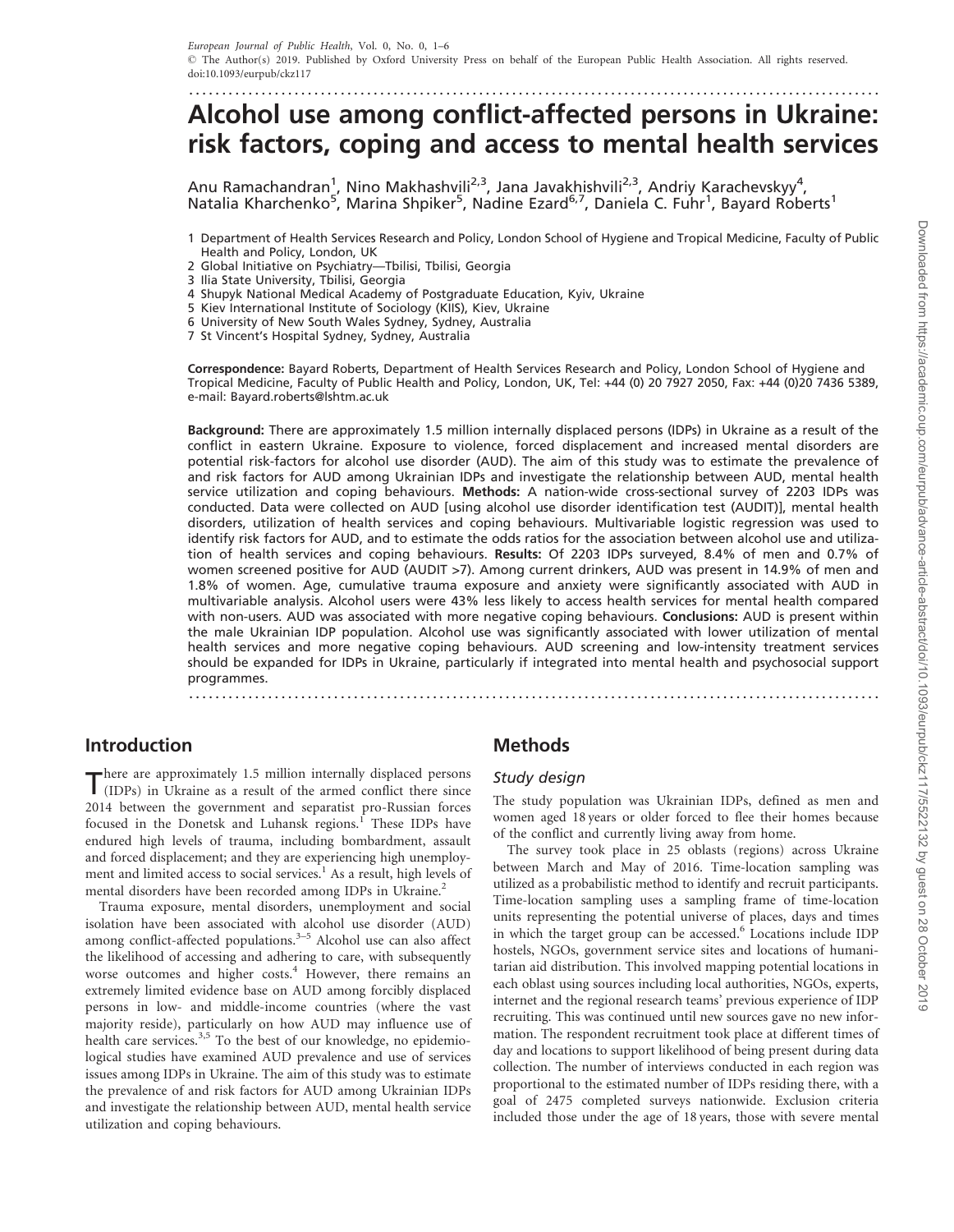impairment such that they were unable to answer questions, and those unable to provide informed consent and those deemed to be under the influence of drugs or alcohol at the time of interview.

The survey questionnaire was developed in English with translation into Ukrainian and Russian through best practice procedures to retain validity, reliability and appropriateness for the study population.[7](#page-5-0),[8](#page-5-0) Questionnaires were administered by trained enumerators through face-to-face interviews with respondents. Prior to participation, study aims were explained and an information sheet provided and participants provided written or verbal consent (depending on their preference). This project was granted ethical approval by the London School of Hygiene and Tropical Medicine Ethics Committee and the Kiev International Institute for Sociology.

#### Survey instrument

Alcohol use was assessed using questions about frequency, type and volume of alcohol consumed. One drink was defined as 10 g ethanol—equivalent to 25 ml of a strong spirit, 100 ml of wine or 330 ml of beer. AUD was assessed using the alcohol use disorder identification test (AUDIT) which is a well validated 10-item screening questionnaire which has been used in a wide-range of settings, including with conflict-affected populations.<sup>[3](#page-5-0),[7,9](#page-5-0)</sup>

Exposure to traumatic events was assessed using the Life Events Checklist (LEC-5).<sup>[10](#page-5-0)</sup> The main mental health outcomes measured were PTSD, depression and anxiety. PTSD was evaluated with the Post-traumatic Stress Disorder Checklist (PCL-5), depression with the Patient Health Questionnaire (PHQ-9) and anxiety with the Generalized Anxiety Disorder scale  $(GAD-7)$ .<sup>[11–13](#page-5-0)</sup> Details on the questions on access and use of health care are provided elsewhere.<sup>[2](#page-5-0)</sup>

Coping behaviours were assessed using an adapted version of the Brief COPE Instrument which includes two questions each across seven coping dimensions.<sup>[14](#page-5-0)</sup> Each response was recorded on a fourpoint scale from 'I haven't been doing this at all' to 'I've been doing this a lot'. We use the Brief COPE rather than the original longerversion as we felt it to be more feasible in terms of respondent fatigue than the longer-version. As a result, we report on individual coping types shown by the individual items, rather than the coping sub-scales used in the original longer-version of COPE. Questions were adapted to better suit the study population and setting per consultation with Ukrainian collaborators and piloted prior to use.

#### Data analysis

The main outcome variable for this analysis was AUD as defined by AUDIT score. Cumulative scores were categorized into four severity levels.<sup>[7](#page-5-0)</sup> Those scoring 0–7 were rated 'low risk, no alcohol disorder'; 8–15 was 'hazardous use, advice on alcohol suggested'; 16–19 was 'harmful use, counselling for alcohol suggested'; and 20 and above was 'dependent use, treatment for alcohol suggested'. A binary variable was also created for AUD using the recommended cut-off score of  $\geq$ 8 for subsequent use in regression analyses. For individuals missing a single item on the scale, AUDIT scores were calculated with the missing question counted as zero. Those missing two or more items on the scale were excluded from the analysis. Prevalence of AUD was calculated for the entire study population and also for current drinkers. We hypothesized large gender differences in prevalence, and so results were reported for males, females and total. Other descriptive features of alcohol use were calculated, including type of alcohol consumed, frequency of alcohol use and prevalence of AUD among those with PTSD, anxiety and depression. The AUDIT scale demonstrated good reliability with the study population. The Cronbach's alpha was 0.87, while the test–retest using a separate mini-survey  $(N = 110)$  was an intraclass correlation coefficient of 0.86.

Typologies of alcohol use were also calculated: infrequent light (less than weekly and <5 drinks per session), infrequent heavy

(less than weekly, 5 or more drinks per session), frequent light (more than weekly, <5 drinks per session) and frequent heavy (more than weekly, 5 or more drinks per session).<sup>[15](#page-5-0)</sup>

Cumulative number of traumatic events was calculated for each respondent and categorized as 0–4 events, 5–9 events or 10+ events. Mental health disorders were categorized following instrument recommendations for PTSD (PCL-5 cut-off >32), depression (PHQ-9 cut-off >9) and GAD-7 for anxiety  $(>9)$ .<sup>11–13</sup> Data on their psychometric properties with the study populations are provided elsewhere.<sup>2</sup>

For the regression analysis on factors associated with AUD, 10 variables were selected as potential factors associated with AUD, based upon the existing literature.<sup>[3](#page-5-0)</sup> These included demographic factors (age, education and marital status), trauma exposure (LEC-5 scores) and mental health disorders. Given the small number of women with AUD in our study population  $(N = 10)$ , regression analysis was conducted only among men. Association between each risk factor and AUD was assessed through the  $\chi^2$ tests and logistic regression. Exposures with Wald test P-values that were significant at the 95% level were chosen to carry forward in the multivariable analysis. Among variables carried forward, a multivariable logistic regression model was built using a manual backwards stepwise approach with variables not meeting the significance threshold  $(P < 0.05)$  eliminated.

Among those with AUD, patterns of seeking support and accessing treatment for AUD were explored. Among those meeting criteria for AUD, those answering 'yes' to having received services for their alcohol use in the past year were considered to have accessed treatment.

We also examined the association between alcohol use and utilization of mental health services. The primary outcome variable in this analysis was likelihood of accessing mental health services among those who needed them. The primary exposure of interest was current alcohol use. Logistic regression was conducted to assess the relationship between alcohol use and appropriately accessing care, with adjustment for age, sex, level of education, household economic situation and degree of severity of mental illness.

We also hypothesized differences in individual coping typologies between those without and without AUD and examined this using  $\chi^2$  testing.<sup>[14](#page-5-0)</sup> All data were analysed using Stata 14.

#### Results

The response rate for the survey was 89%, with 2203 questionnaires completed. The majority of respondents were female (67%), conforming to broader demographics of IDPs in Ukraine.<sup>[1](#page-5-0)</sup> The mean time period of displacement was 18 months, with 85.7% of respondents displaced for over 1 year. Further respondent characteristics can be found in the [Supplementary table SA](https://academic.oup.com/eurpub/article-lookup/doi/10.1093/eurpub/ckz117#supplementary-data).

#### Alcohol use patterns

The patterns of alcohol use are described in [table 1](#page-2-0), disaggregated by gender. AUD prevalence was 3.2% overall, and 8.4% for men and 0.7% for women. When restricted to current drinkers (those who reported consuming alcohol in the past 12 months), AUD was present in 14.3% of men and 1.7% of women. The majority of drinkers were categorized as infrequent light (less than weekly, <5 drinks per session, 82.1%), followed by frequent light (more than weekly, <5 drinks/session, 8.5%).

#### Factors associated with AUD

The findings from the multivariable regression analysis on factors associated with AUD among men are given in [table 2](#page-2-0) (unadjusted results are provided in the [Supplementary table SB\)](https://academic.oup.com/eurpub/article-lookup/doi/10.1093/eurpub/ckz117#supplementary-data). They indicate a significant association between younger age and AUD. Cumulative trauma exposure was also significantly associated with AUD. There is also a significant association between anxiety and AUD, with those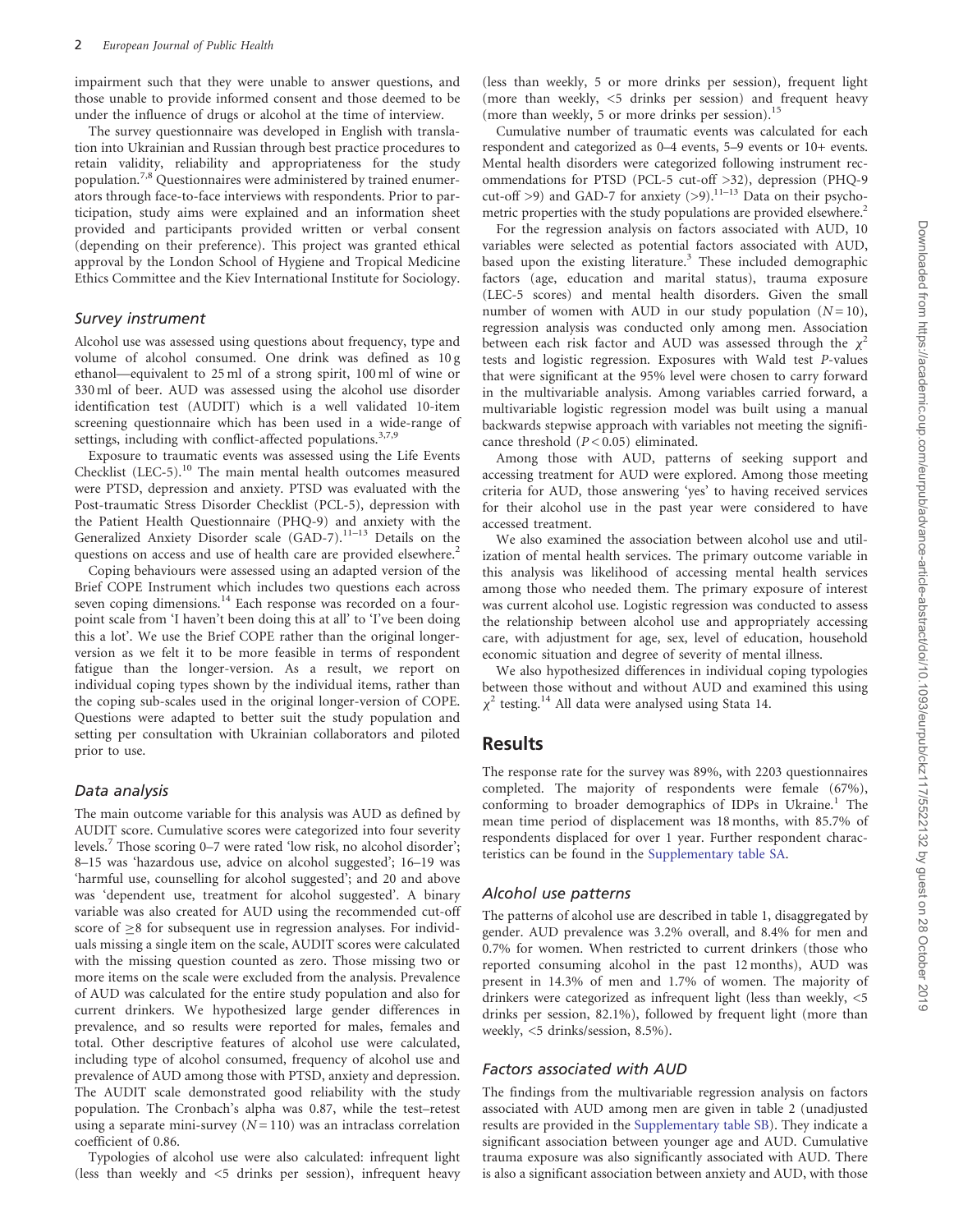<span id="page-2-0"></span>

|  | Table 1 Frequency, typology and severity of alcohol use disorder ( $N = 2203$ ) |  |  |  |  |  |  |  |  |
|--|---------------------------------------------------------------------------------|--|--|--|--|--|--|--|--|
|--|---------------------------------------------------------------------------------|--|--|--|--|--|--|--|--|

|                                                               | Male |            | Female   |            | <b>Total</b> |            | P-value <sup>a</sup> |
|---------------------------------------------------------------|------|------------|----------|------------|--------------|------------|----------------------|
|                                                               | N    | Percentage | Ν        | Percentage | Ν            | Percentage |                      |
| Frequency of Alcohol use (in past year)                       |      |            |          |            |              |            |                      |
| Never                                                         | 294  | 40.78      | 858      | 58.89      | 1152         | 52.89      | < 0.001              |
| Monthly or less                                               | 219  | 30.37      | 465      | 31.91      | 684          | 31.4       |                      |
| 2-4 times per month                                           | 133  | 18.45      | 106      | 7.28       | 239          | 10.97      |                      |
| 2-3 times per week                                            | 57   | 7.91       | 15       | 1.03       | 72           | 3.31       |                      |
| 4+ times per week                                             | 18   | 2.50       | 13       | 0.89       | 31           | 1.42       |                      |
| Missing                                                       | 9    | 1.23       | 16       | 1.09       | 25           | 1.13       |                      |
| Type of alcohol use (among current drinkers)                  |      |            |          |            |              |            |                      |
| Wine                                                          | 89   | 41.00      | 363      | 78.06      | 452          | 66.08      | < 0.001              |
| Beer                                                          | 134  | 61.19      | 180      | 38.71      | 314          | 45.91      |                      |
| Spirits                                                       | 137  | 62.56      | 116      | 24.95      | 253          | 36.99      |                      |
| Typology of alcohol use (among current drinkers) <sup>b</sup> |      |            |          |            |              |            |                      |
| Infrequent light                                              | 298  | 68.35      | 544      | 90.82      | 842          | 82.07      | < 0.001              |
| Infrequent heavy                                              | 45   | 10.32      | 17       | 2.84       | 62           | 6.04       |                      |
| Frequent light                                                | 59   | 13.53      | 28       | 4.67       | 87           | 8.48       |                      |
| Frequent heavy                                                | 25   | 5.73       | $\Omega$ | 0.00       | 25           | 2.44       |                      |
| Alcohol use disorder (AUDIT score)                            |      |            |          |            |              |            |                      |
| 0-7 (low risk)                                                | 669  | 91.64      | 1463     | 99.30      | 2132         | 96.78      | < 0.001              |
| 8-15 (hazardous use)                                          | 53   | 7.26       | 9        | 0.61       | 62           | 2.81       |                      |
| 16-19 (harmful use)                                           | 3    | 0.41       | 0        | 0.00       | 3            | 0.14       |                      |
| >20 (dependence)                                              | 5    | 0.68       | 1        | 0.07       | 6            | 0.27       |                      |
| Alcohol use disorder among current drinkers (AUDIT score)     |      |            |          |            |              |            |                      |
| 0-7 (no alcohol disorder)                                     | 366  | 85.71      | 589      | 98.33      | 955          | 93.08      | < 0.001              |
| 8-15 (advice suggested)                                       | 53   | 12.41      | 9        | 1.50       | 62           | 6.04       |                      |
| 16-19 (counselling suggested)                                 | 3    | 0.70       | 0        | 0.00       | 3            | 0.29       |                      |
| >20 (treatment suggested)                                     | 5    | 1.17       | 1        | 0.17       | 6            | 0.58       |                      |

Notes: Columns adding to less than 100% reflect small amounts of missing data.

<sup>a</sup>Difference between men and women, calculated from the  $\chi^2$  testing.<br><sup>b</sup>infrequent light: less than weekly and <5 drinks per session: infrequent

<sup>b</sup>Infrequent light: less than weekly and <5 drinks per session; infrequent heavy: less than weekly, 5+ drinks per session; frequent light: more than weekly, <5 drinks per session; frequent heavy: more than weekly, 5+ drinks per session.

| Table 2 Adjusted odds ratios for association with AUD from a |  |
|--------------------------------------------------------------|--|
| multivariable logistic regression model, among men $(N=730)$ |  |

| <b>Variables</b>                        | Number with<br>AUD <sup>a</sup> (%) | <b>Adjusted</b><br>OR for AUD | 95% CI         |
|-----------------------------------------|-------------------------------------|-------------------------------|----------------|
| Age group                               |                                     |                               |                |
| $18 - 30$                               | 25 (13.09)                          | Ref                           |                |
| $31 - 45$                               | 21 (8.20)                           | 0.50                          | $0.26 - 0.97$  |
| $46 - 59$                               | 8(4.85)                             | 0.20                          | $0.07 - 0.50$  |
| $60+$                                   | 7(5.93)                             | 0.32                          | $0.13 - 0.80$  |
| Cumulative trauma exposure <sup>b</sup> |                                     |                               |                |
| 0-4 events                              | 24 (5.38)                           | Ref                           |                |
| 5-9 events                              | 31 (12.35)                          | 2.68                          | $1.47 - 4.92$  |
| $10+$ events                            | 6(18.18)                            | 5.24                          | $1.81 - 11.13$ |
| Anxiety <sup>c</sup>                    |                                     |                               |                |
| No                                      | 27 (6.24)                           | Ref                           |                |
| Yes                                     | 30 (13.70)                          | 2.35                          | $1.33 - 4.16$  |

 $^{\circ}$ AUD screened as AUDIT score  $\geq$ 8.<br> $^{\circ}$ Assessed using the Life Events Che

b Assessed using the Life Events Checklist (LEC-5).

 $c^{\text{c}}$ Anxiety screened as GAD7 score  $\geq$ 10.

testing positive for anxiety having over twice the probability of AUD compared with those without anxiety [odds ratio (OR) 2.35, 95% confidence interval (CI) 1.33–4.16].

#### AUD and treatment

Among the 71 men and women screened at risk of AUD  $(AUDIT > 7)$ , only 14 (19.7%) reported having spoken to someone about their concerns regarding drinking. Even fewer  $(N = 5, 7.0\%)$ reported seeking treatment for their alcohol use. For those who did not speak to someone or access support  $(N=57)$ , the most common Table 3 Association between current alcohol use and utilization of mental health services among IDPs with anxiety, PTSD or depression, from a multivariate regression model ( $N = 634$ )

|                                                    | <b>Adjusted OR</b> | 95% CI        |
|----------------------------------------------------|--------------------|---------------|
| Anxiety, PTSD, or depression symptoms <sup>a</sup> |                    |               |
| Non-user                                           | Ref                |               |
| Current alcohol user                               | 0.57               | $0.37 - 0.88$ |
| Anxiety only symptoms <sup>a</sup>                 |                    |               |
| Non-user                                           | Ref                |               |
| Current alcohol user                               | 0.52               | $0.32 - 0.85$ |
| PTSD only symptoms <sup>a</sup>                    |                    |               |
| Non-user                                           | Ref                |               |
| Current alcohol user                               | 0.62               | $0.40 - 0.98$ |
| Depression only symptoms <sup>a</sup>              |                    |               |
| Non-user                                           | Ref                |               |
| Current alcohol user                               | 0.85               | $0.52 - 1.37$ |

Notes: Adjusted for age, sex, education, household economic situation, severity of PTSD, depression and anxiety.

PTSD, post-traumatic stress disorder; Ref, reference group.

a Anxiety screened as GAD7 score > 10; PTSD screened as PCL-5 score  $\geq$ 33; depression screened as PHQ-9 score  $\geq$ 10.

reason expressed was thinking they could improve on their own (20.73%), followed by not being able to afford services (12.22%), not knowing where to get help (7.32%) and feeling embarrassed about seeking help (7.32%).

The treatment gap for mental disorders (defined as the proportion of respondents screened with PTSD, depression, or anxiety but who did not access care in the past year) was higher for respondents who were currently using alcohol [85.6% (95% CI 81.0–87.6)] compared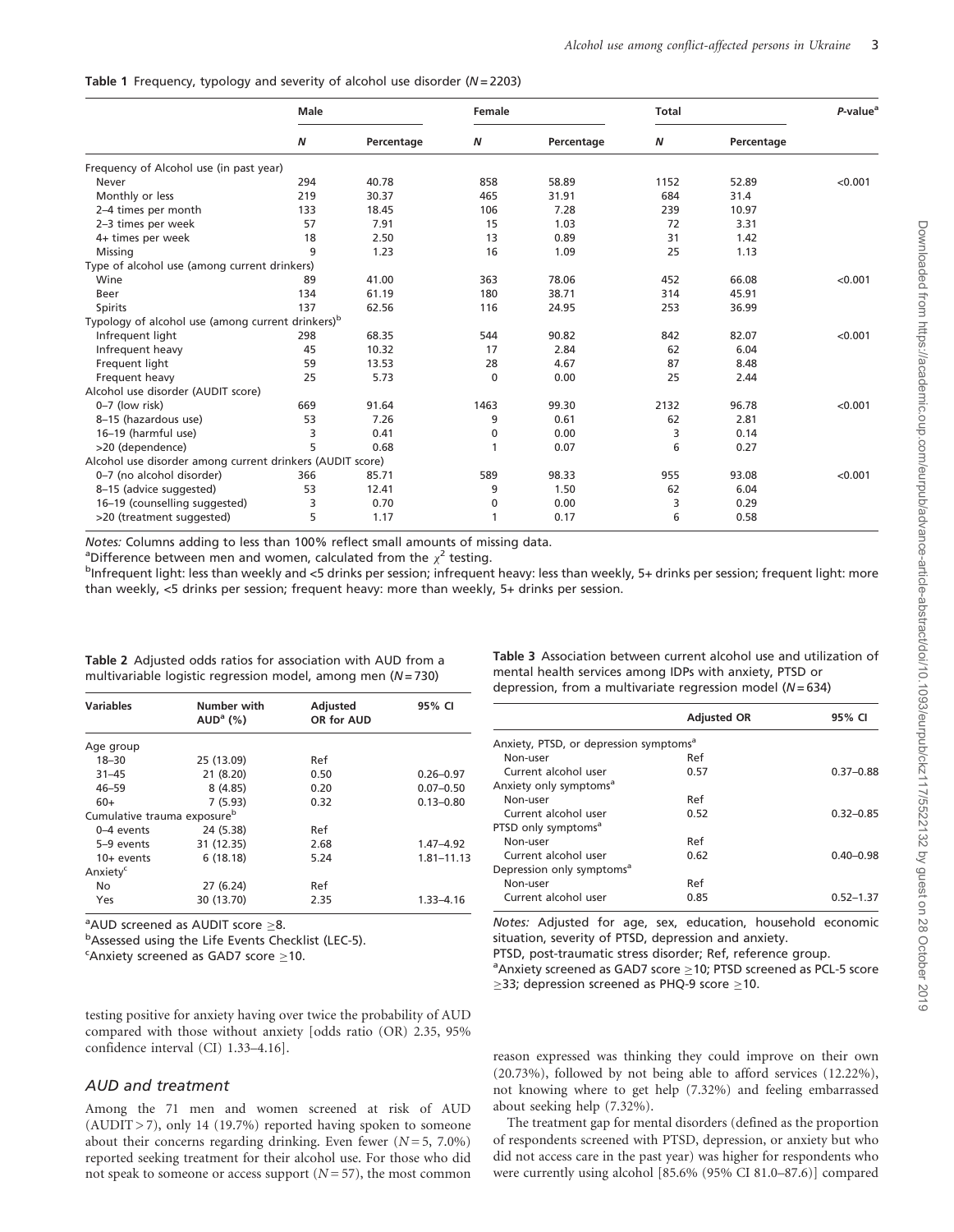with those for those not currently using alcohol [72.8% (95% CI 70.1–78.6)].

[Table 3](#page-2-0) presents the associations between alcohol use and accessing mental health care. After adjusting for other potentially influencing factors, there remained a significant association between alcohol use and not accessing treatment for mental health. Current alcohol users with symptoms of PTSD, depression or anxiety were 43% less likely than non-alcohol users to have sought mental health care in the past year (OR 0.57, 95% CI 0.37–0.87).

#### AUD and coping behaviours

The findings on coping behaviours are summarized in table 4. Among those screened with AUD, 27.1% reported 'using alcohol or drugs to cope' either 'moderately' or 'a lot'. This compares to 4.0% among those not screened with AUD. Other findings on coping variance between those screened with and without AUD include that people screened with AUD were significantly less likely to: do something to think about bad experiences in the past; take action to make the situation better; get emotional support from others; seek help or advice from others; find something good in what

is happening; think hard about what steps to take; or learning to live with their situation. People screened with AUD were significantly more likely to express negative feelings, and blame themselves for things that had happened.

## **Discussion**

This study presents the first nationally representative data on alcohol use among IDPs in Ukraine, thereby contributing to the scarce evidence globally on alcohol use among conflict-affected populations.[3](#page-5-0) The prevalence of AUD among the study population does not differ significantly from estimates of the Ukrainian population at large (8.4% vs. 9.3% in men, 0.7% vs. 1.1% in women).<sup>[16](#page-5-0)</sup> The strong influence of gender on frequency, quantity and type of alcohol consumed is also in keeping with studies in Ukraine and elsewhere.<sup>[3,17,18](#page-5-0)</sup> Explanations for the gender variance include cultural norms around alcohol use (and reporting of alcohol use), gender bias with regard to reporting drinking behaviours and differing availability of alcohol between men and women.<sup>[19](#page-5-0)</sup>

AUD prevalence among the study population falls within the range reported in previous studies on alcohol use among IDPs

Table 4 Coping behaviours among those with and without AUD ( $N = 2203$ )

| Coping behaviour <sup>a</sup>                   | Non-AUD <sup>b</sup> |            |    | AUD <sup>b</sup> |         |  |
|-------------------------------------------------|----------------------|------------|----|------------------|---------|--|
|                                                 | Ν                    | Percentage | Ν  | Percentage       |         |  |
| Doing something to think about it less          |                      |            |    |                  |         |  |
| A little/not at all                             | 432                  | 21.85      | 23 | 32.86            |         |  |
| Moderately/a lot                                | 1545                 | 78.15      | 47 | 67.14            | 0.03    |  |
| Taking action to make situation better          |                      |            |    |                  |         |  |
| A little/not at all                             | 437                  | 22.71      | 24 | 34.78            | 0.019   |  |
| Moderately/a lot                                | 1487                 | 77.29      | 45 | 65.22            |         |  |
| Refusing to believe that it has happened        |                      |            |    |                  |         |  |
| Little/not at all                               | 1015                 | 58.37      | 52 | 78.79            | 0.001   |  |
| Moderately/a lot                                | 724                  | 41.63      | 14 | 21.21            |         |  |
| Use of alcohol or drugs to cope                 |                      |            |    |                  |         |  |
| Little/not at all                               | 1980                 | 96.02      | 51 | 72.86            | < 0.001 |  |
| Moderately/a lot                                | 82                   | 3.98       | 19 | 27.14            |         |  |
| Getting emotional support from others           |                      |            |    |                  |         |  |
| Little/not at all                               | 706                  | 35.07      | 43 | 61.43            | < 0.001 |  |
| Moderately/a lot                                | 1307                 | 64.93      | 27 | 38.57            |         |  |
| Giving up trying to cope and deal with it       |                      |            |    |                  |         |  |
| Little/not at all                               | 1427                 | 77.85      | 50 | 79.37            | 0.77    |  |
| Moderately/a lot                                | 406                  | 22.15      | 13 | 20.63            |         |  |
| Expressing negative feelings                    |                      |            |    |                  |         |  |
| Little/not at all                               | 1600                 | 81.97      | 48 | 67.61            | 0.024   |  |
| Moderately/a lot                                | 352                  | 18.03      | 23 | 32.29            |         |  |
| Getting help and advice from other people       |                      |            |    |                  |         |  |
| Little/not at all                               | 749                  | 36.97      | 37 | 52.11            | 0.002   |  |
| Moderately/a lot                                | 1277                 | 63.03      | 34 | 47.89            |         |  |
| Looking for something good in what is happening |                      |            |    |                  |         |  |
| Little/not at all                               | 933                  | 47.55      | 42 | 60.00            | 0.011   |  |
| Moderately/a lot                                | 1029                 | 52.45      | 28 | 38.00            |         |  |
| Thinking hard about what steps to take          |                      |            |    |                  |         |  |
| Little/not at all                               | 462                  | 23.85      | 24 | 34.29            | 0.04    |  |
| Moderately/a lot                                | 1475                 | 76.15      | 46 | 65.71            |         |  |
| Using humour                                    |                      |            |    |                  |         |  |
| Little/not at all                               | 1152                 | 59.26      | 37 | 53.62            | 0.35    |  |
| Moderately/a lot                                | 792                  | 40.74      | 32 | 46.38            |         |  |
| Learning to live with it/getting used to it     |                      |            |    |                  |         |  |
| Little/not at all                               | 842                  | 44.81      | 42 | 61.76            | 0.006   |  |
| Moderately/a lot                                | 1037                 | 55.19      | 26 | 38.24            |         |  |
| Comfort in religion or spiritual beliefs        |                      |            |    |                  |         |  |
| Little/not at all                               | 1326                 | 67.07      | 59 | 84.29            | 0.001   |  |
| Moderately/a lot                                | 651                  | 32.92      | 11 | 15.71            |         |  |
| Blaming myself for things that happened         |                      |            |    |                  |         |  |
| Little/not at all                               | 1820                 | 90.41      | 55 | 79.71            | 0.003   |  |
|                                                 | 193                  | 9.59       | 14 | 20.29            |         |  |
| Moderately/a lot                                |                      |            |    |                  |         |  |

<sup>a</sup>Coping based on adapted version of the Brief COPE Instrument.  $b$ AUD screened as AUDIT score  $\geq 8$ .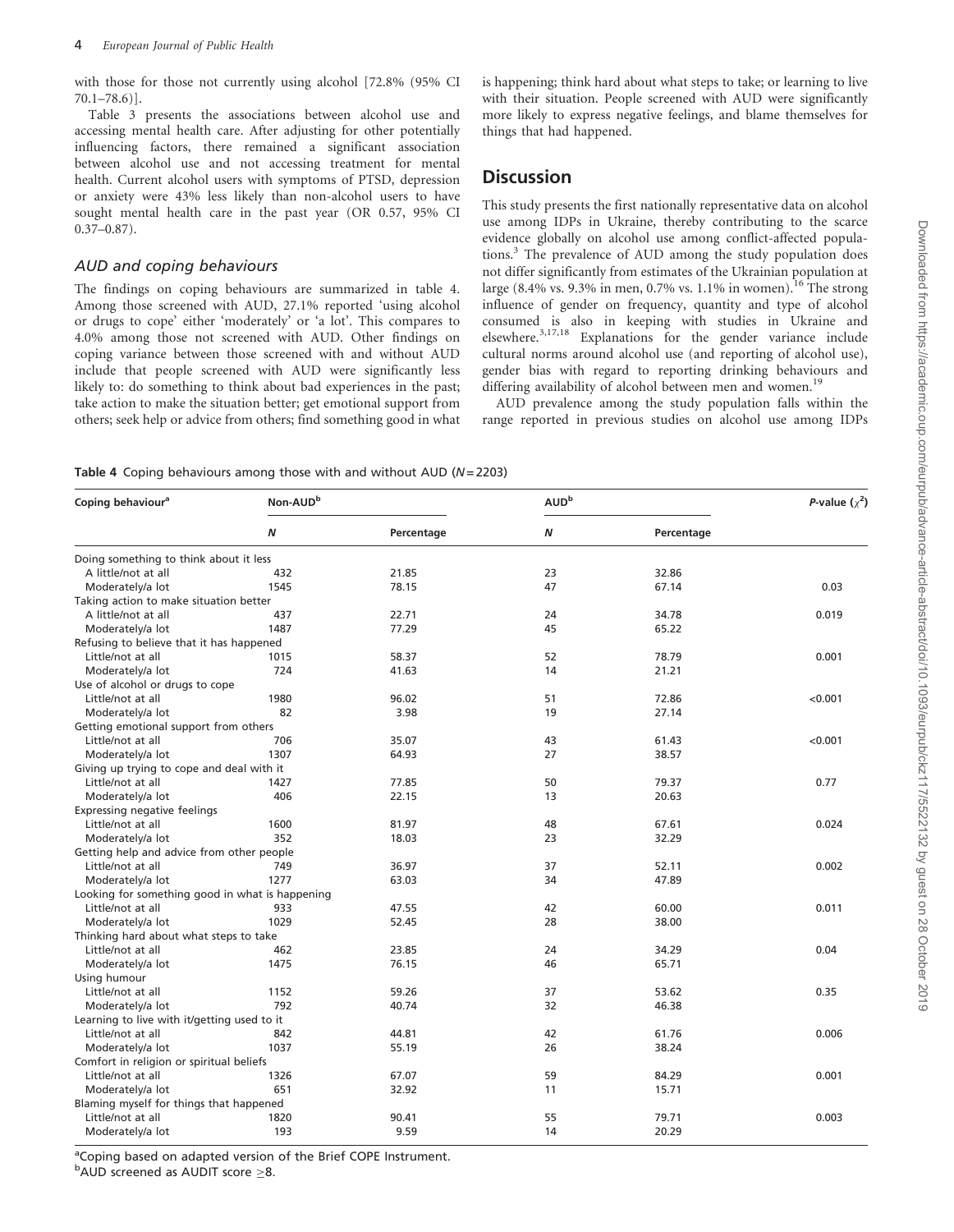from other countries, although the wide range of definitions for alcohol use employed in studies is important to note.<sup>[3](#page-5-0)</sup> Two prior studies exist of IDPs in Eastern Europe with similar prevalence of AUD. One study included adults from Bosnia-Herzegovina, Croatia, Kosovo, Macedonia and Serbia and found low rates of alcohol misuse (measured using the MINI alcohol dependence tool) between 0.3% and 3%.<sup>[20](#page-5-0)</sup> Another study from Georgia recorded AUD prevalence among current drinkers (defined as AUDIT score of  $>7$ ) of 28% for men and 1% for women respectively.<sup>[17](#page-5-0)</sup>

While AUD prevalence was moderate overall, among current drinkers it was high for men—with one in six men who use alcohol may be in need of brief advice, counselling or dependence treatment. The majority of those with AUD fell into the lower risk (hazardous use) category with AUDIT scores between 8 and 15 (87% of men, 89% of women) for whom brief advice on reducing alcohol use is recommended.

The findings showed significant associations between AUD and younger age, cumulative trauma exposure and anxiety among male IDPs in Ukraine. A number of prior studies demonstrated a relation-ship between younger age and prevalence of AUD.<sup>[3,5](#page-5-0)</sup> Data from the Ukraine World Mental Health survey showed a rapid rise in the use of alcohol and prevalence of AUD between the ages of 15 and 25.<sup>[18](#page-5-0)</sup> These results suggest that screening for AUD in the Ukrainian IDP population may benefit from expansion and focus on younger people.

Cumulative trauma exposure demonstrated a dose–response relationship with AUD which is also reported from other conflictaffected populations. $3,21$  Those who have undergone significant trauma may have fewer economic opportunities, unstable living conditions, experience more social isolation or suffer from mental illness at higher rates, all of which have been linked to harmful alcohol use.<sup>2</sup>

The only mental health disorder that exhibited strong association with AUD after adjustment was anxiety. While anxiety is known to be associated with AUD in non-conflict-affected populations, this has not been demonstrated previously in studies of AUD among IDPs.<sup>3</sup> The mechanisms by which alcohol use and anxiety may be associated are diverse and include worse socioeconomic status, genetic predisposition and behavioural changes including alcohol as a coping tool[.25–27](#page-5-0) Anxiety is strongly linked to relapse into AUD, as alcohol use can reduce anxiety in the immediate term, thereby propagating repeated use and resulting in worsening comorbidity for both conditions over the longer term.<sup>[27](#page-5-0)</sup> Of note, PTSD was not found to have an association with AUD in this population. Future studies involving alcohol use in conflict-affected civilian populations may benefit from expanding their explorations of anxiety rather than focusing mainly on PTSD.

The number of individuals with AUD who reported seeking treatment for their alcohol use was extremely low. A common reason for not seeking care was they felt they could treat themselves and studies from non-displaced populations in Ukraine suggest that perceptions of heavy alcohol use as a social norm present a significant challenge to accessing care.<sup>18,[25](#page-5-0)</sup> Access to treatment may also play a role, as cost, stigma and lack of awareness were among reasons cited for not seeking care. There are also extremely limited alcohol services available in Ukraine.<sup>2</sup>

The strong effect of alcohol use on the mental health treatment gap for people screened with mental disorders is a concern. Current alcohol users with PTSD, depression or anxiety were 43% less likely to be accessing mental health care than non-alcohol users. While the relationship between alcohol use and treatment for mental illness does not appear to have been researched with forcibly displaced and other conflict-affected civilian populations in low- and middleincome countries), results from stable, high-income settings have demonstrated similar results.[29](#page-5-0) Our findings indicate that mental health and psychosocial support services for IDPs should incorporate screening and treatment for alcohol use.

AUD was associated with potentially more negative types of coping behaviour. These differences were particularly evident

among dimensions involving relationships or supportive social structures, such as receiving emotional support from others, suggesting a possible relationship between social isolation and AUD among IDPs. This association has been previously demonstrated in a stable high-income setting.<sup>[30](#page-5-0)</sup> Some have suggested that coping mechanisms moderate the effect of traumatic exposure on likelihood of developing  $AUD$ <sup>[31](#page-5-0)</sup> Others suggest an association between AUD and avoidance-related coping mechanisms, a feature also seen in these results.<sup>[32](#page-5-0)</sup> Of note, only 28% of those with AUD endorsed using alcohol as a coping mechanism, suggesting lack of awareness of AUD which has been identified as a barrier to treatment-seeking in non-conflict settings.<sup>[4](#page-5-0)</sup>

#### Limitations

Giving the cross-sectional design, our results cannot prove causation or determine the causal direction between alcohol, trauma, mental illness and coping. Variable selection method can also cause biased results, but manual stepwise methods are widely used when carefully selected based on prior knowledge and clear elimination criterion. An inherent limitation of the time-location sampling method is that it may omit those not in identified locations (e.g. in the case of our study, those locations providing support to IDPs or known residential and social locations of IDPs). This may potentially exclude those that are less vulnerable (as they are not seeking support) or those that are most vulnerable and not able to access support. However, we tried to mitigate this bias by including a wide range of potential locations. The very small number of women reporting AUD  $(N = 10)$ precluded meaningful analysis of risk factors or inclusion in the primary regression analysis. The number of individuals seeking treatment for AUD was also very small  $(N=7)$  and so limits any meaningful interpretation. Other limitations include the stigma surrounding mental illness and alcohol use, which may limit responses and result in underestimations of prevalence. While the COPE assessment has been used previously in conflict-affected populations, limitations of its use include relatively value-laden assumptions regarding coping behaviours. Those under the influence of alcohol at the time of the interview were excluded (after attempts to re-visit), and those with severe AUD may be less likely to frequent locations from which participants were recruited. Both could result in fewer people with AUD participating in the study, with a subsequent underestimation of AUD prevalence. Another potential source of bias may be the age cut-off of 18 years. Prior studies of AUD in Ukraine used a younger age cut-off of 15, whereas our study only captured for those aged over 17 years and alcohol use ay have been higher among those aged 15-17.<sup>[18](#page-5-0)</sup>

### **Conclusions**

The study findings demonstrate that AUD is present among male IDPs in Ukraine and is significantly associated with anxiety and cumulative trauma exposure. Use of care for those with AUD appears extremely low, and alcohol use has a negative association with accessing care for people with mental disorders and the types of coping behaviours used. The majority of those with AUD were in lower-risk categories which may benefit from lower intensity and lower resource interventions which may be feasible to implement in conflict-affected settings.

## Supplementary data

[Supplementary data](https://academic.oup.com/eurpub/article-lookup/doi/10.1093/eurpub/ckz117#supplementary-data) are available at EURPUB online.

## Funding

This study was funded through a grant from the European Union and the EU Instrument contributing to Stability and Peace (IcSP) under the Project: Psychosocial seeds for peace: trauma